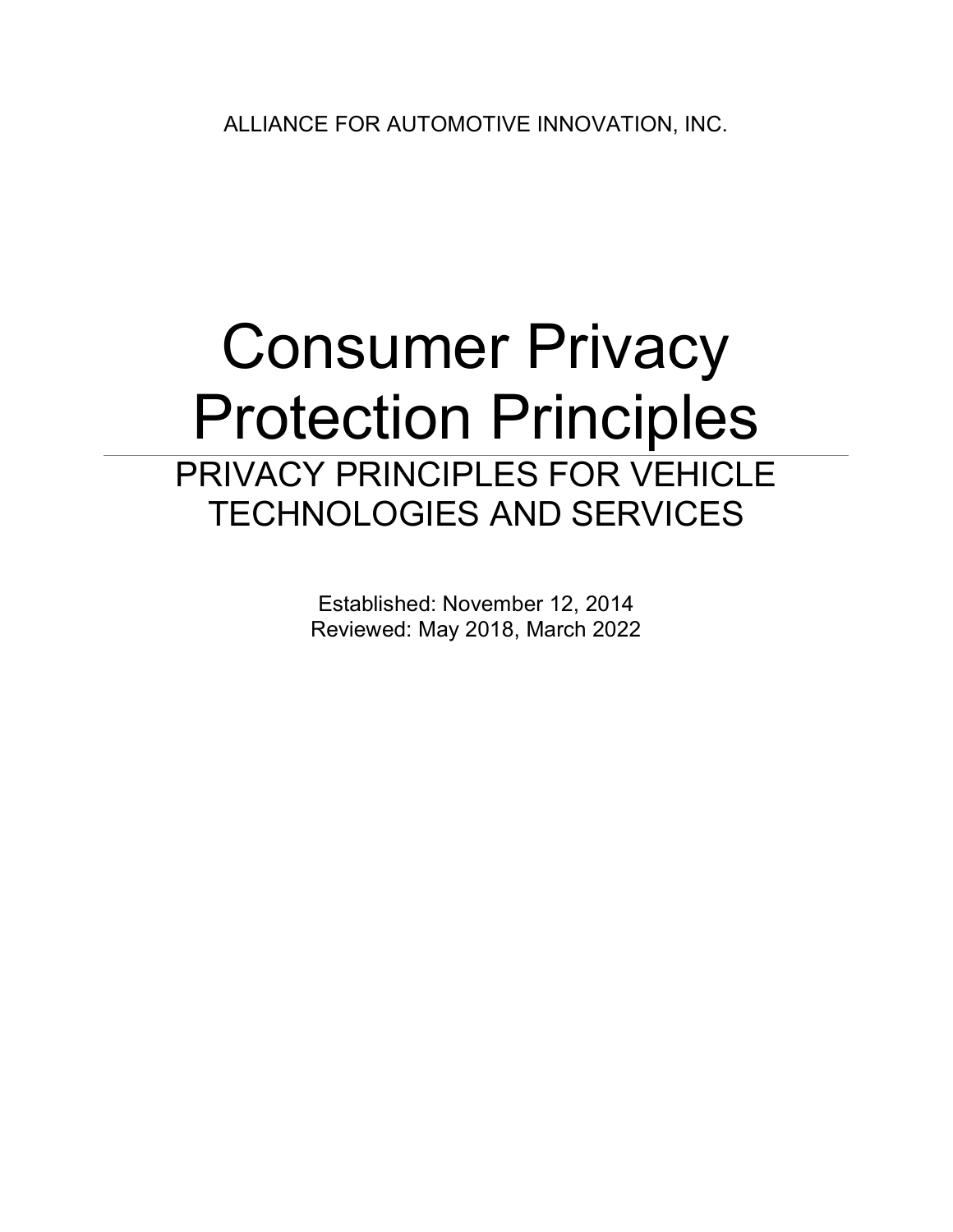# **ALLIANCE FOR AUTOMOTIVE INNOVATION, INC. CONSUMER PRIVACY PROTECTION PRINCIPLES PRIVACY PRINCIPLES FOR VEHICLE TECHNOLOGIES AND SERVICES**

### **I. INTRODUCTION**

The automotive industry is developing innovative technologies and services that promise to deliver substantial benefits and enhance the driving experience. These technologies and services may assist in enhancing safety, reducing the environmental impacts of vehicles, diagnosing vehicle malfunctions, calling for emergency assistance, detecting and preventing vehicle theft, reducing traffic congestion, improving vehicle efficiency and performance, delivering navigation services, providing valuable information services, and more. The Alliance for Automotive Innovation (Auto Innovators)<sup>[1](#page-1-0)</sup> and their members are excited about the benefits offered by today's vehicle technologies and services and look forward to expanding the array of innovative technologies and services offered to consumers.

Many of these technologies and services are based upon information obtained from a variety of vehicle systems and involve the collection of information about a vehicle's location or a driver's use of a vehicle. Consumer trust is essential to the success of vehicle technologies and services. Auto Innovators and their members understand that consumers want to know how these vehicle technologies and services can deliver benefits to them while respecting their privacy.

Privacy is important to consumers, and it is important to us. That is why Auto Innovators have issued these Privacy Principles ("Principles"). The Principles provide an approach to customer privacy that members can choose to adopt when offering innovative vehicle technologies and services. Each member has made an independent decision about whether to adopt the Principles, and other companies may choose to adopt them as well. We provide a list of those companies that have adopted the Principles in the Appendix, and they are referred to as "Participating Members."

The Principles apply to the collection, use, and sharing of Covered Information in association with Vehicle Technologies and Services available on cars and light trucks sold or leased to individual consumers for personal use in the United States.

<span id="page-1-0"></span><sup>1</sup> On Jan. 1, 2020, The Alliance of Automobile Manufacturers, Inc. and the Association of Global Automakers, Inc. combined to form The Alliance for Automotive Innovation, Inc. The list of Participating Members reflects the list of companies that signed on to the document prior to the combined organization.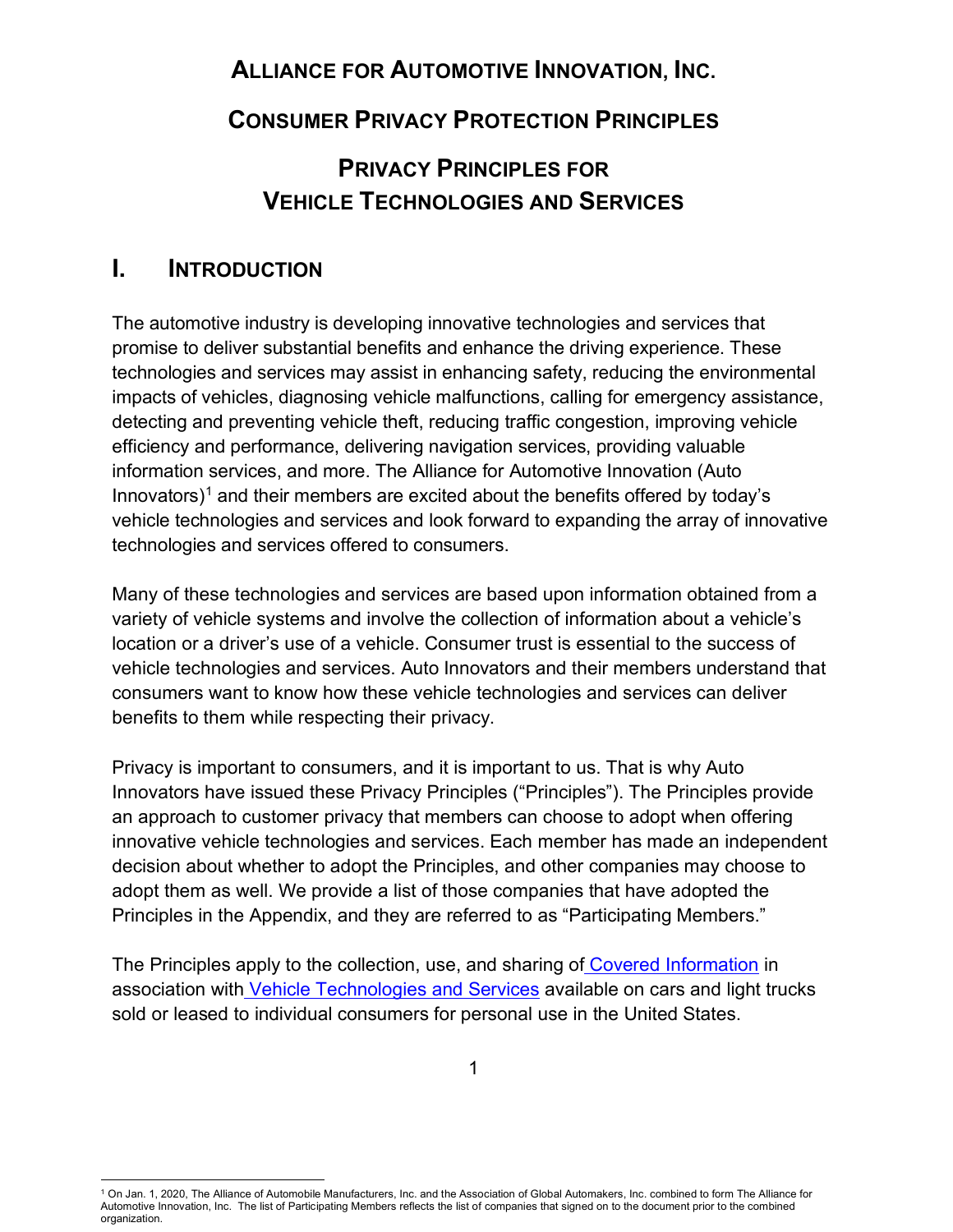#### **CONSUMER PRIVACY PROTECTION PRINCIPLES**

The Principles are subject to change over time. When they do change, Auto Innovators will post the updated Principles at and **[https://www.autosinnovate.org/privacy.](https://www.autosinnovate.org/privacy)** The Principles are not intended to replace inconsistent or conflicting applicable laws and regulations, where they exist. So, the Principles should be interpreted as subject to and superseded by applicable laws and regulations. Participating Members may implement the Principles in different ways, reflecting differences in technologies and other factors. And Participating Members may choose to incorporate into their privacy programs elements that are not addressed in the Principles and are free to take additional privacy steps. But regardless of how Participating Members design their privacy programs and implement the Principles, Participating Members affirm the following fundamentals, as detailed in the relevant sections that follow:

- **Transparency:** Participating Members commit to providing Owners and Registered Users with ready access to clear, meaningful notices about the Participating Member's collection, use, and sharing of Covered Information.
- **Choice:** Participating Members commit to offering Owners and Registered Users with certain choices regarding the collection, use, and sharing of Covered Information.
- **Respect for Context:** Participating Members commit to using and sharing Covered Information in ways that are consistent with the context in which the Covered Information was collected, taking account of the likely impact on Owners and Registered Users.
- **Data Minimization, De-Identification & Retention:** Participating Members commit to collecting Covered Information only as needed for legitimate business purposes. Participating Members commit to retaining Covered Information no longer than they determine necessary for legitimate business purposes.
- **Data Security:** Participating Members commit to implementing reasonable measures to protect Covered Information against loss and unauthorized access or use.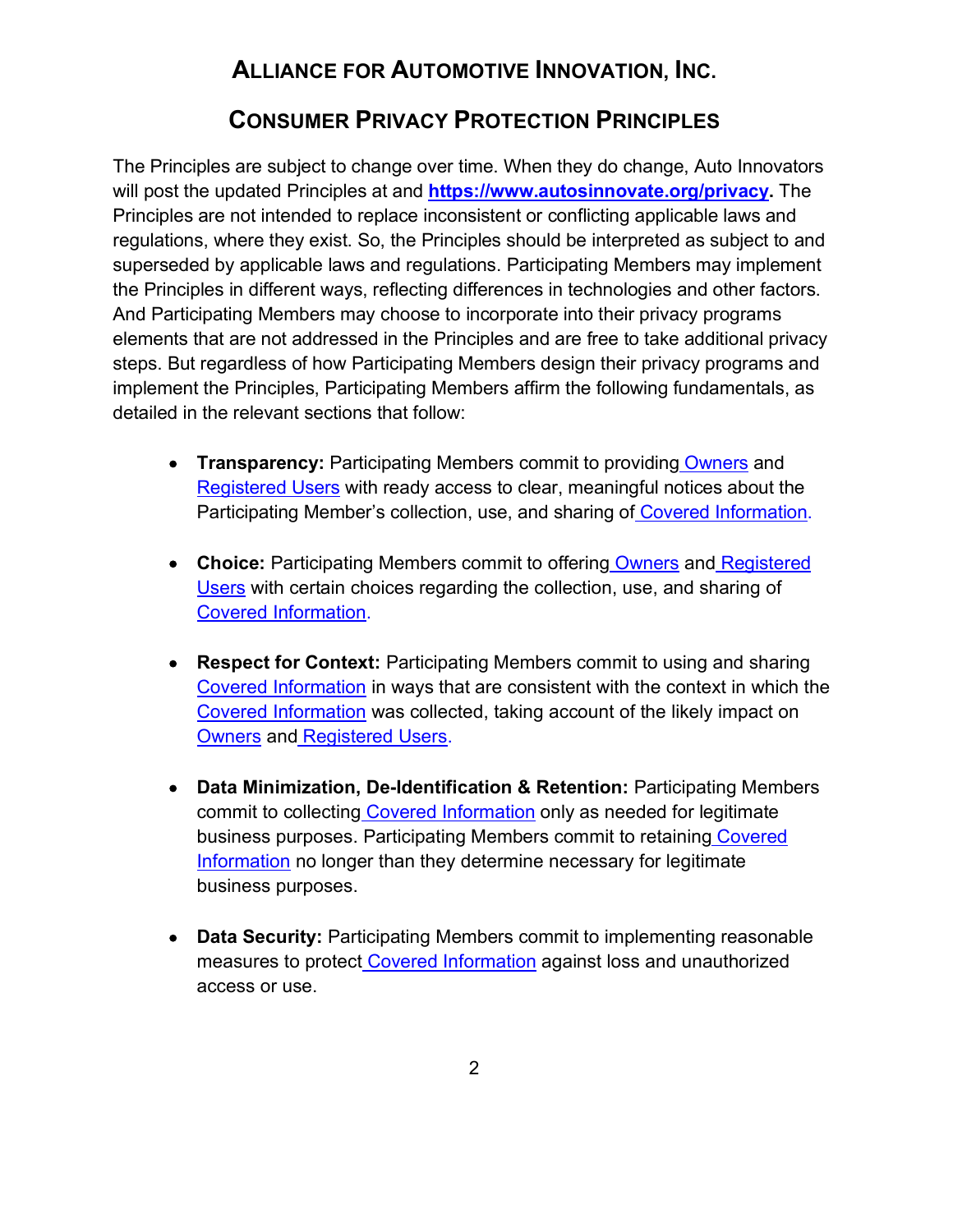#### **CONSUMER PRIVACY PROTECTION PRINCIPLES**

- **Integrity & Access:** Participating Members commit to implementing reasonable measures to maintain the accuracy of Covered Information and commit to giving Owners and Registered Users reasonable means to review and correct Personal Subscription Information.
- **Accountability:** Participating Members commit to taking reasonable steps to ensure that they and other entities that receive Covered Information adhere to the Principles.

The application of these fundamental principles is described in more detail in the sections that follow.

# **II. APPLICABILITY**

The Principles apply to the collection, use, and sharing of Covered Information in association with Vehicle Technologies and Services available on cars and light trucks sold or leased to individual consumers for personal use in the United States.

Participating Members are listed in the Appendix.

Each Participating Member commits to complying with the Principles for new vehicles manufactured no later than Model Year 2017 (which may begin as early as January 2, 2016) and for Vehicle Technologies and Services subscriptions that are initiated or renewed on or after January 2, 2016. To the extent practicable, each Participating Member commits to implementing the Principles for Covered Information collected from vehicles manufactured before January 2, 2016. If compliance with the Principles involves a vehicle engineering change, each Participating Member commits to complying with the Principles as soon as practicable, but by no later than vehicle Model Year 2018.

Some Participating Members may work with Third-party Service Providers to provide some or all of their Vehicle Technologies and Services. When doing so, Participating Members commit to taking reasonable steps to ensure that Third-party Service Providers adhere to the Principles in providing Vehicle Technologies and Services that involve the collection, use, or sharing of Covered Information. Businesses other than Third-party Service Providers may provide Owners and Registered Users with apps or other offerings that involve the collection of information from vehicles. Participating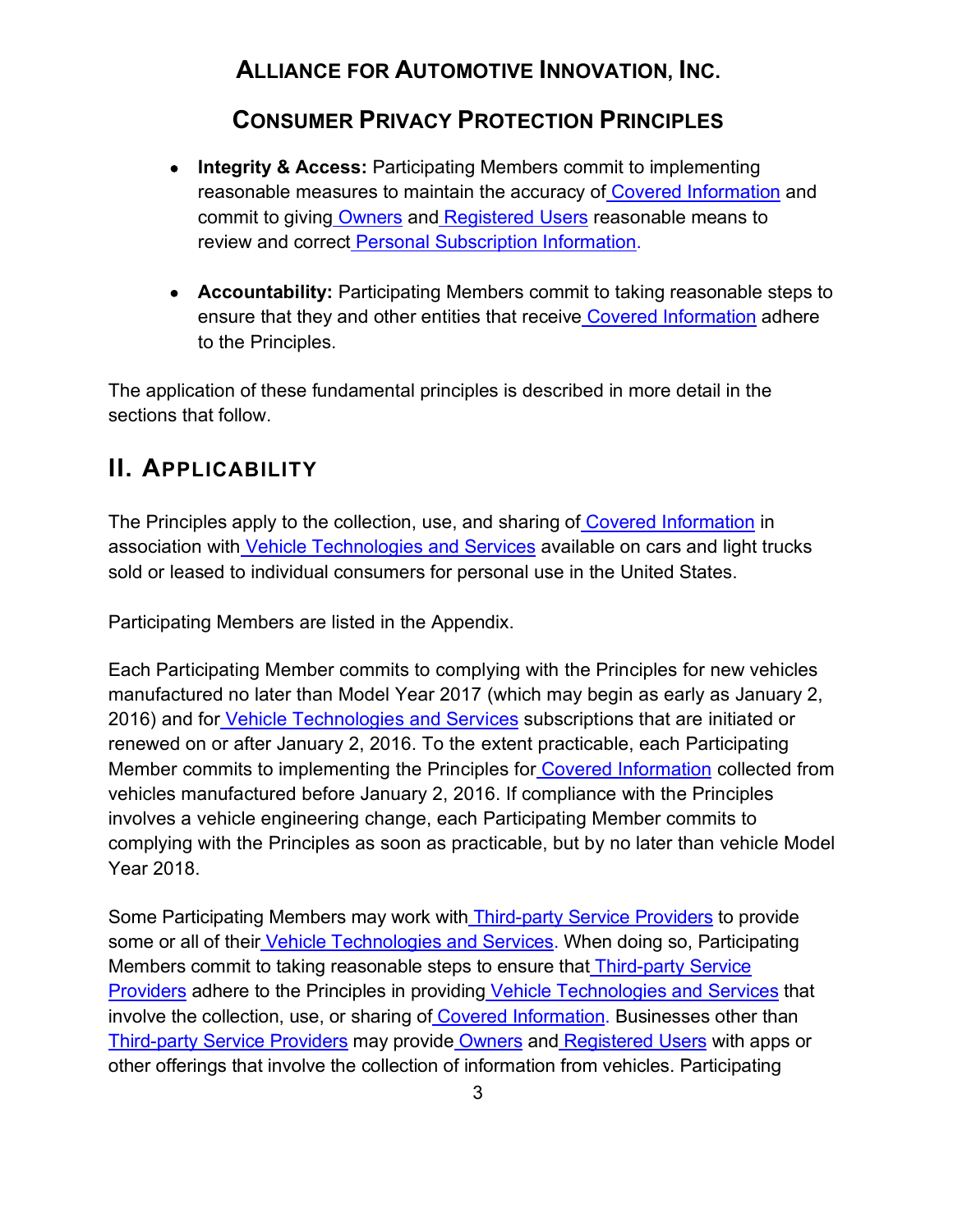#### **CONSUMER PRIVACY PROTECTION PRINCIPLES**

Members will encourage those businesses to respect the privacy of Owners and Registered Users and will take reasonable steps to provide those businesses with an opportunity to provide Owners and Registered Users with information about the businesses' privacy practices.

However, the Principles directly apply only to Participating Members. The Principles do not apply directly to vehicle dealerships that are not owned by Participating Members.

# **III. SCOPE OF THE PRINCIPLES AND DEFINITIONS**

The Principles provide a framework for Participating Members to embrace when collecting, using, and sharing Covered Information. The following defined terms are used in the Principles. Together, the definitions describe the scope of the Principles.

**Affirmative Consent:** An Owner's or Registered User's clear action performed in response to a clear, meaningful, and prominent notice disclosing the collection, use, and sharing of Covered Information.

**Biometrics:** Covered Information about an Owner's or Registered User's physical or biological characteristics that serves to identify the person.

**Covered Information: 1) Identifiable Information that vehicles collect, generate,** record, or store in an electronic form that is retrieved from the vehicles by or on behalf of a Participating Member in connection with Vehicle Technologies and Services; or 2) Personal Subscription Information provided by individuals subscribing or registering for Vehicle Technologies and Services.

**Exclusion from Covered Information:** If Participating Members collect Covered Information and then alter or combine the information so that the information can no longer reasonably be linked to the vehicle from which the information was retrieved, the Owner of that vehicle, or any other individual, the information is no longer Covered Information. If Participating Members attempt to link the information to specific, identified individuals or vehicles or share the information without prohibiting the recipients from attempting such linking, the information becomes Covered Information.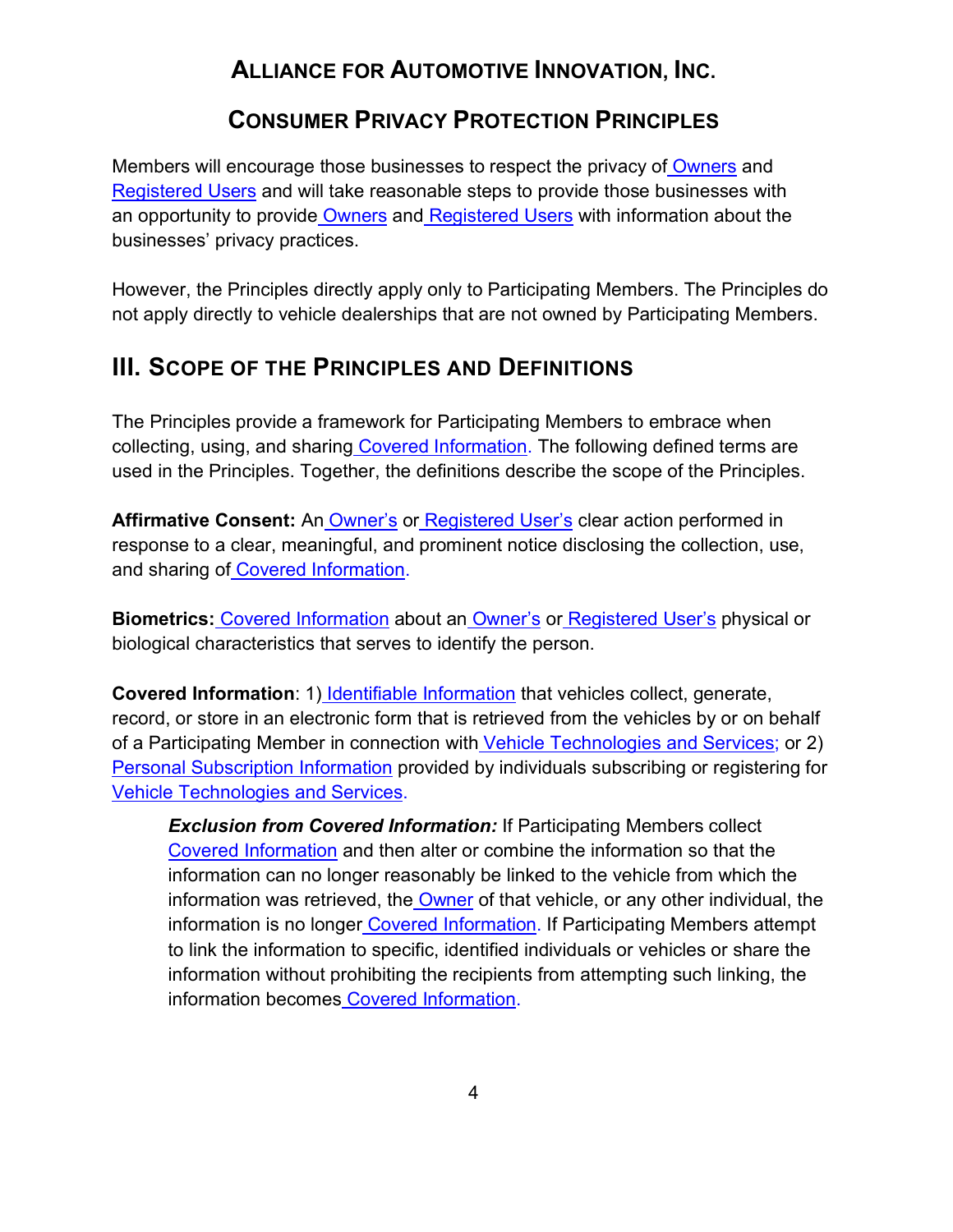#### **CONSUMER PRIVACY PROTECTION PRINCIPLES**

**Driver Behavior Information:** Covered Information about how a person drives a vehicle. Examples are vehicle speed, seat belt use, and information about braking habits. This does not include information that is used only for safety, diagnostics, warranty, maintenance, or compliance purposes.

**Geolocation Information:** Covered Information about the precise geographic location of a vehicle.

**Identifiable Information:** Information that is linked or reasonably linkable to i) the vehicle from which the information was retrieved, ii) the Owner of that vehicle, or iii) the Registered User using Vehicle Technologies and Services associated with the vehicle from which the information was retrieved.

**Owners:** Those individuals who have legal title to a vehicle that receives or is equipped with Vehicle Technologies and Services that use Covered Information; those entitled to possession of such a vehicle, like purchasers under an agreement (for example, a vehicle loan where the vehicle is collateral); and those entitled to possession of such a vehicle as lessees pursuant to a written lease agreement that, at its inception, is for a period of more than three months. The term **"**Owners" does not include lienholders and lenders.

**Personal Subscription Information:** Information that individuals provide during the subscription or registration process that on its own or in combination with other information can identify a person, such as a name, address, credit card number, telephone number, or email address.

**Registered User:** An individual other than an Owner who registers with, and provides Personal Subscription Information to, a Participating Member in order to receive Vehicle Technologies and Services that use Covered Information.

**Third-party Service Providers:** Companies unaffiliated with Participating Members that receive Covered Information when conducting business on behalf of a Participating Member.

**Vehicle Technologies and Services:** Technologies and services provided by, made available through, or offered on behalf of Participating Members that involve the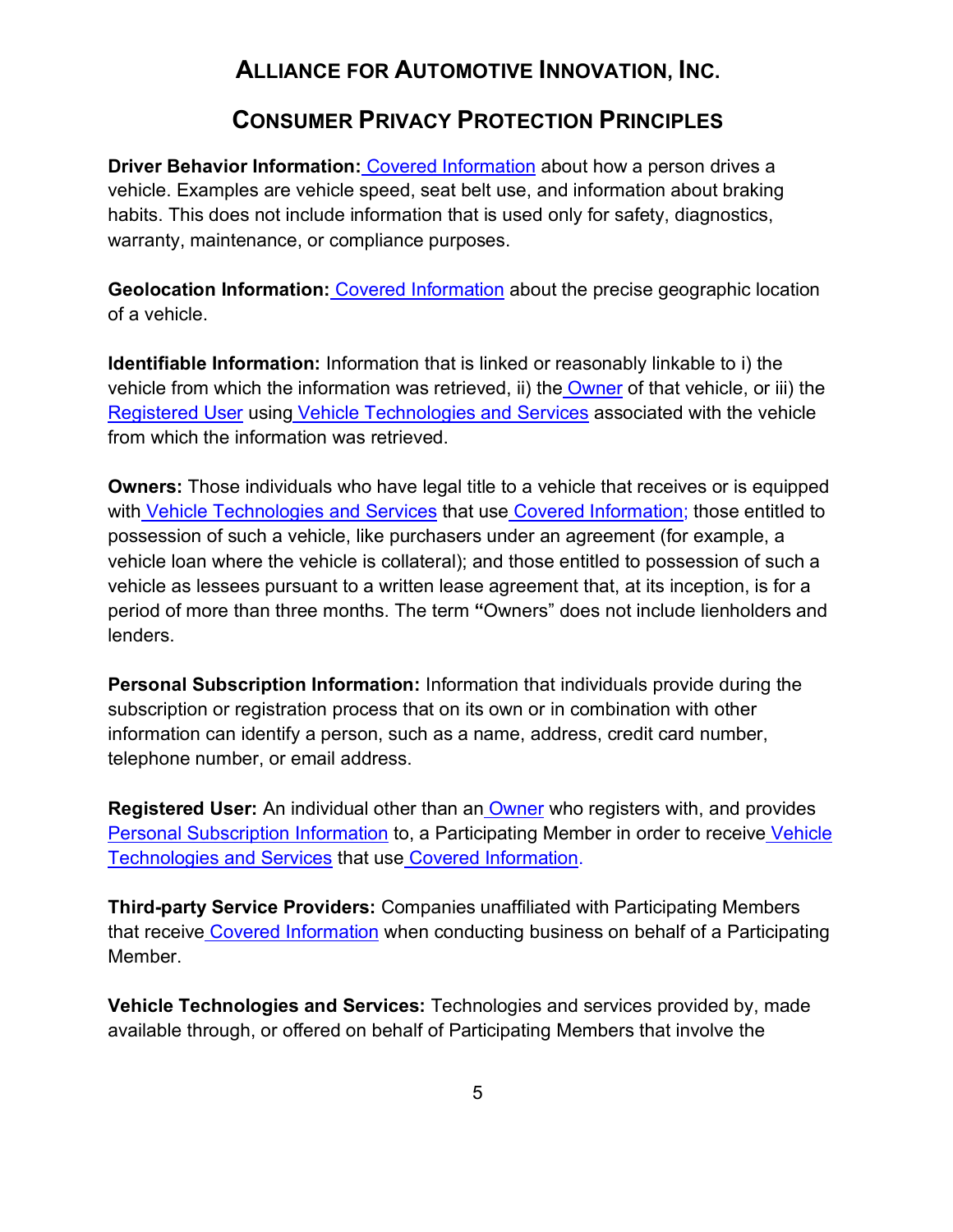#### **CONSUMER PRIVACY PROTECTION PRINCIPLES**

collection, use, or sharing of information that is collected, generated, recorded, or stored by a vehicle.

#### **IV. SPECIFIC PRINCIPLES**

#### **1. TRANSPARENCY**

*Participating Members commit to providing* Owner*s and* Registered Users *with ready access to clear, meaningful notices about the Participating Member's collection, use, and sharing of* Covered Information*.*

Participating Members commit to providing notices in a manner that enables Owners and Registered Users to make informed decisions.

**How Participating Members may provide notices:** Participating Members may make notices available in a variety of ways. Depending on the nature of the Vehicle Technologies and Services and the circumstances in which they are offered, different mechanisms may be reasonable to provide Owners and Registered Users with ready access to clear, meaningful notices about the Covered Information that Participating Members collect, use, and share. There is no one-size-fits-all approach. Among the various ways Participating Members may choose to provide notices are in owners' manuals, on paper or electronic registration forms and user agreements, or on in-vehicle displays. At a minimum, Participating Members commit to making information regarding the collection, use, and sharing of Covered Information publicly available via online web portals.

**When Participating Members may provide notices:** Participating Members commit to taking reasonable steps to provide Owners and Registered Users with ready access to clear, meaningful notices prior to initial collections of Covered Information. Notices need not be provided prior to every instance of collection where addressed by prior notices.

**Content of notices:** Participating Members commit to designing the notices so that they provide Owners and Registered Users with clear, meaningful information about the following: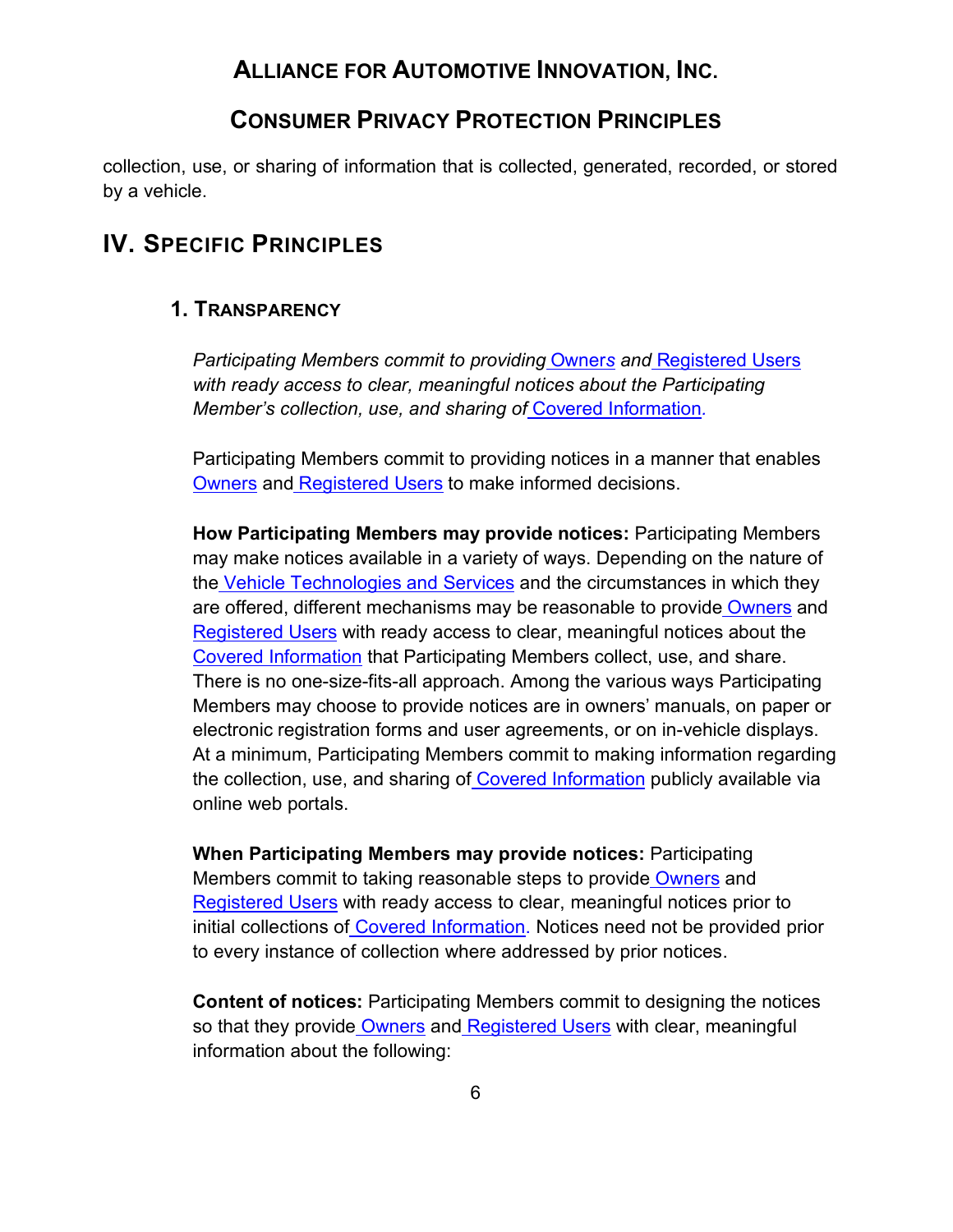#### **CONSUMER PRIVACY PROTECTION PRINCIPLES**

- the types of Covered Information that will be collected;
- the purposes for which that Covered Information is collected;
- the types of entities with which the Covered Information may be shared;
- the deletion or de-identification of Covered Information;
- the choices Owners and Registered Users may have regarding Covered Information;
- whether and how Owners and Registered Users may access any Covered Information; and
- where Owners and Registered Users may direct questions about the collection, use, and sharing of Covered Information.

#### **Notices regarding the collection of Geolocation Information,**

**Biometrics, and Driver Behavior Information**: When Participating Members collect, use, or share Geolocation Information, Biometrics, or Driver Behavior Information, Participating Members commit to providing clear, meaningful, and prominent notices about the collection of such information, the purposes for which it is collected, and the types of entities with which the information may be shared. Please see the Choice section below for information about the Principles' Affirmative Consent conditions if Participating Members use Geolocation Information, Biometrics, or Driver Behavior Information as a basis for marketing or share such information with unaffiliated third parties for their own purposes.

**Changing notices:** Participating Members commit to taking reasonable steps to alert Owners and Registered Users prior to changing the collection, use, or sharing practices associated with Covered Information in ways that have a material impact on Owners or Registered Users. If the new practices involve using Covered Information in a materially different manner than claimed when the Covered Information was collected, Participating Members commit to obtaining Affirmative Consent from Owners and Registered Users to the new practices.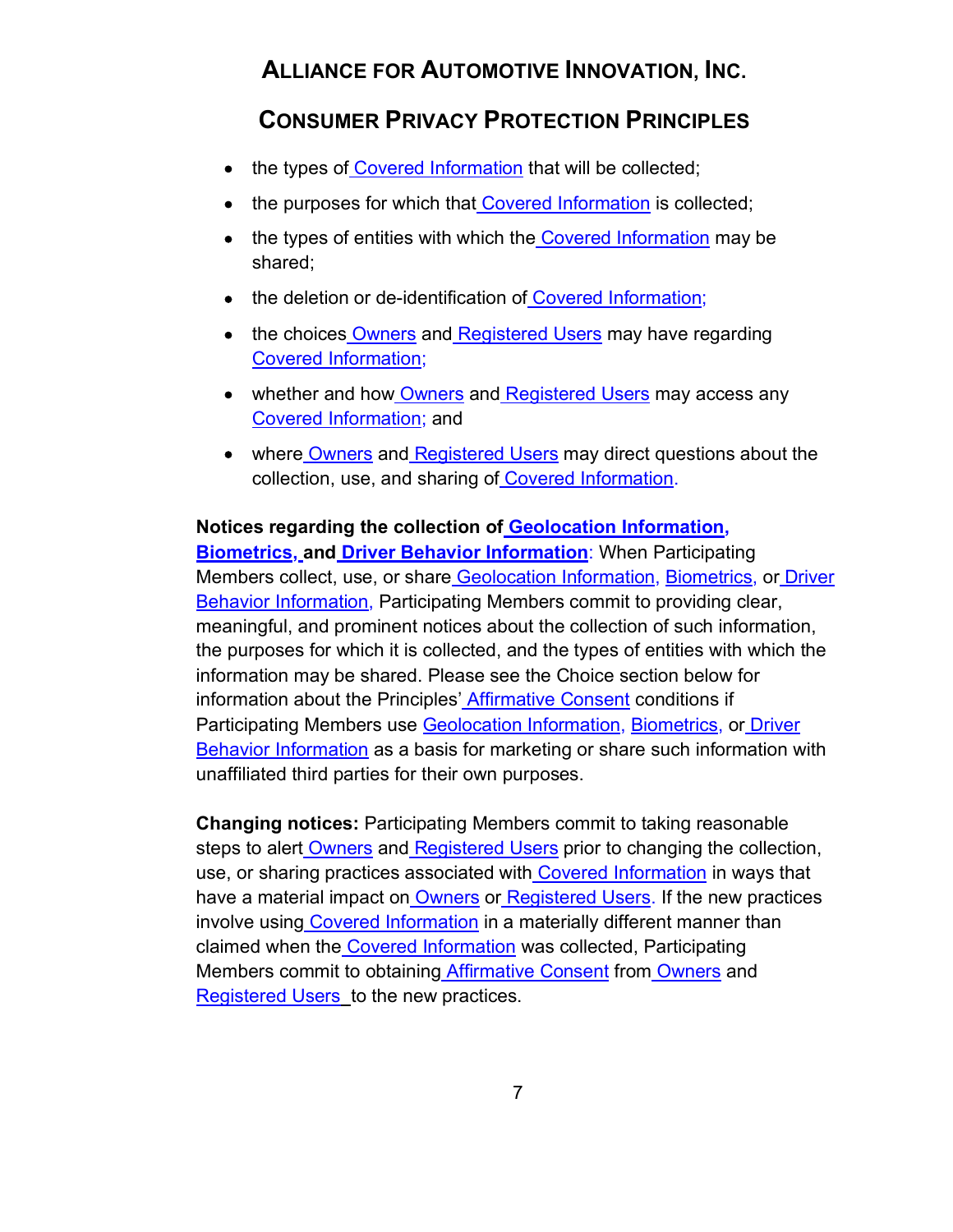#### **CONSUMER PRIVACY PROTECTION PRINCIPLES**

#### **2. CHOICE**

*Participating Members commit to offering* Owners *and* Registered Users *with certain choices regarding the collection, use, and sharing of* Covered Information*.*

Certain safety, operations, compliance, and warranty information may be collected by necessity without choice.

When Participating Members provide notices consistent with the Transparency principle, an Owner's or Registered User's acceptance and use of Vehicle Technologies and Services constitutes consent to the associated information practices, subject to the **Affirmative Consent** provisions below.

Participating Members understand that the sharing and use of Geolocation Information, Biometrics, and Driver Behavior Information can raise concerns in some situations, therefore Participating Members also commit to obtaining Affirmative Consent expeditiously for the following practices:

- **using Geolocation Information, Biometrics, or Driver Behavior Information as a basis for marketing; and**
- **sharing Geolocation Information, Biometrics, or Driver Behavior Information with unaffiliated third parties for their own purposes, including marketing.**

**Affirmative Consent is not required, however, when Geolocation Information, Biometrics, or Driver Behavior Information is used or shared**

- as reasonably necessary to protect the safety, property, or rights of Participating Members, Owners, Registered Users, drivers, passengers, or others (this includes sharing information with emergency service providers);
- only for safety, operations, compliance, or warranty purposes;
- for internal research or product development;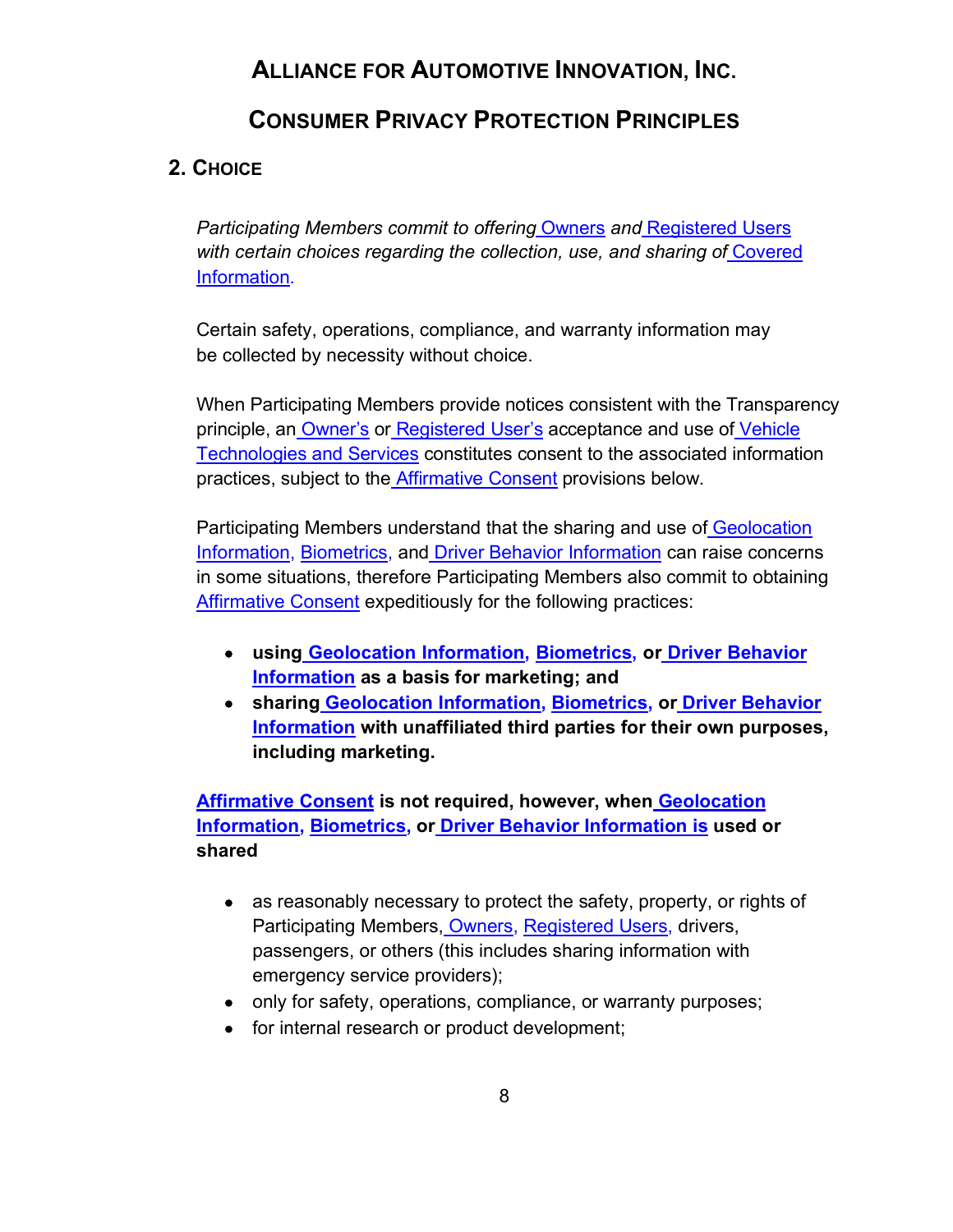#### **CONSUMER PRIVACY PROTECTION PRINCIPLES**

- as reasonably necessary to facilitate a corporate merger, acquisition, or sale involving a Participating Member's business;
- as reasonably necessary to comply with a lawful government request, regulatory requirement, legal order, or similar obligation, which, in the case of requests or demands from governmental entities for Geolocation Information, must be in the form of a warrant or court order, absent exigent circumstances or applicable statutory authority; and
- to assist in the location or recovery of a vehicle reasonably identified as stolen.

Participating Members also need not obtain Affirmative Consent when sharing Geolocation Information, Biometrics, or Driver Behavior Information with Third-party Service Providers that assist in providing Vehicle Technologies and Services if those parties are not permitted to use that information for their independent use and the sharing is consistent with the notices that Participating Members have provided.

Participating Members may obtain Affirmative Consent at the time of vehicle purchase or lease, when registering for a service, or at another time.

#### **3. RESPECT FOR CONTEXT**

*Participating Members commit to using and sharing* Covered Information *in ways that are consistent with the context in which the* Covered Information *was collected, taking account of the likely impact on* Owners *and* Registered Users.

**The context of collection:** Various factors will determine the context of collection, including the notices offered to Owners and Registered Users, the permissions that they have provided, their reasonable expectations, and how the use or sharing will likely impact them.

• When Participating Members present clear, meaningful notices about how Covered Information will be used and shared, that use and sharing is consistent with the context of collection.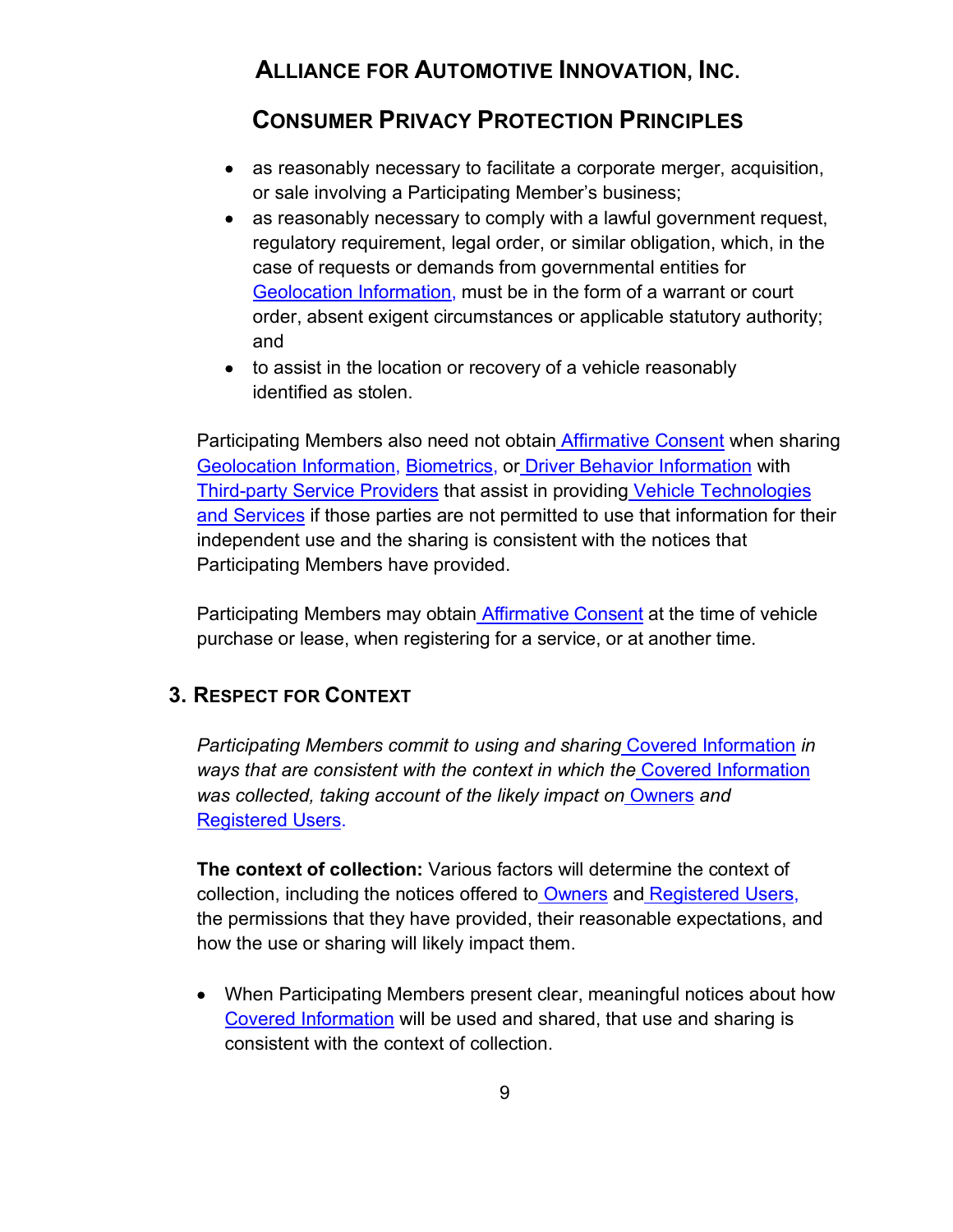#### **CONSUMER PRIVACY PROTECTION PRINCIPLES**

• Participating Members commit to making reasonable and responsible use of Covered Information and may share that information as reasonable for those uses. Reasonable and responsible practices may vary over time as business practices and consumer expectations evolve.

The following examples illustrate some of the reasonable and responsible ways in which Participating Members may use or share Covered Information consistent with the context of collecting that information, taking into account the likely impact on Owners and Registered Users The list is not meant to be exhaustive.

- Using or sharing Covered Information as reasonably necessary to provide requested or subscribed services;
- Using or sharing Covered Information to respond to a possible emergency or other situation requiring urgent attention;
- Using or sharing Covered Information to conduct research or analysis for vehicles or Vehicle Technologies and Services;
- Using or sharing Covered Information to diagnose or troubleshoot vehicle systems;
- Using or sharing Covered Information as reasonably necessary to facilitate a corporate merger, acquisition, or sale involving a Participating Member's business;
- Sharing Covered Information for operational purposes with affiliated companies that are clearly associated with the Participating Member or with the Vehicle Technologies and Services from which the Covered Information was collected or derived;
- Using or sharing Covered Information to prevent fraud and criminal activity, or to safeguard Covered Information associated with Owners or their vehicles;
- Using or sharing Covered Information to improve products and services or develop new offerings associated with Vehicle Technologies and Services, vehicles, vehicle safety, security, or transportation infrastructure;
- Using Covered Information to provide Owners or Registered Users with information about goods and services that may be of interest to them;
- Sharing Covered Information as reasonably necessary to comply with a lawful government request, regulatory requirement, legal order, or similar obligation, which in the case of requests or demands from governmental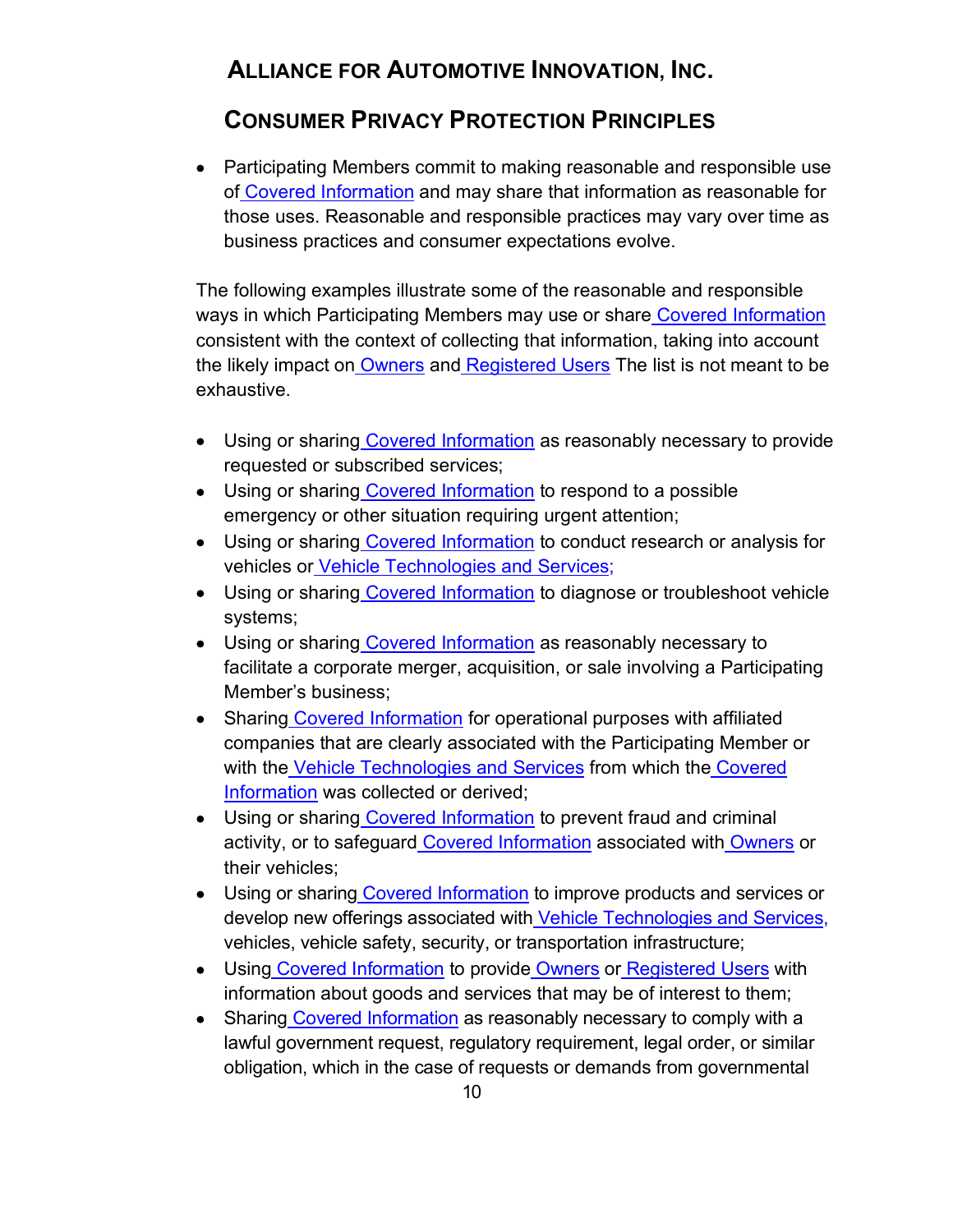#### **CONSUMER PRIVACY PROTECTION PRINCIPLES**

entities for Geolocation Information, must be in the form of a warrant or court order, absent exigent circumstances or applicable statutory authority; and

• Using or sharing Covered Information to protect the safety, property, or rights of Owners, Participating Members, or others.

#### **4. DATA MINIMIZATION, DE-IDENTIFICATION & RETENTION**

*Participating Members commit to collecting* Covered Information *only as needed for legitimate business purposes. Participating Members commit to retaining* Covered Information *no longer than they determine necessary for legitimate business purposes.*

#### **5. DATA SECURITY**

*Participating Members commit to implementing reasonable measures to protect* Covered Information *against loss and unauthorized access or use.*

**Reasonable measures to protect Covered Information:** Reasonable measures include standard industry practices. Those practices evolve over time and in reaction to evolving threats and identified vulnerabilities.

#### **6. INTEGRITY & ACCESS**

*Participating Members commit to implementing reasonable measures to maintain the accuracy of* Covered Information *and commit to offering* Owners *and* Registered Users *reasonable means to review and correct* Personal Subscription Information*.*

Participating Members may provide the means to review and correct Personal Subscription Information in a variety of ways, including but not limited to web portals, mobile applications, or in-vehicle tools.

Participating Members commit to exploring additional means of providing Owners and Registered Users with reasonable access to Covered Information, taking into account potential security and privacy issues.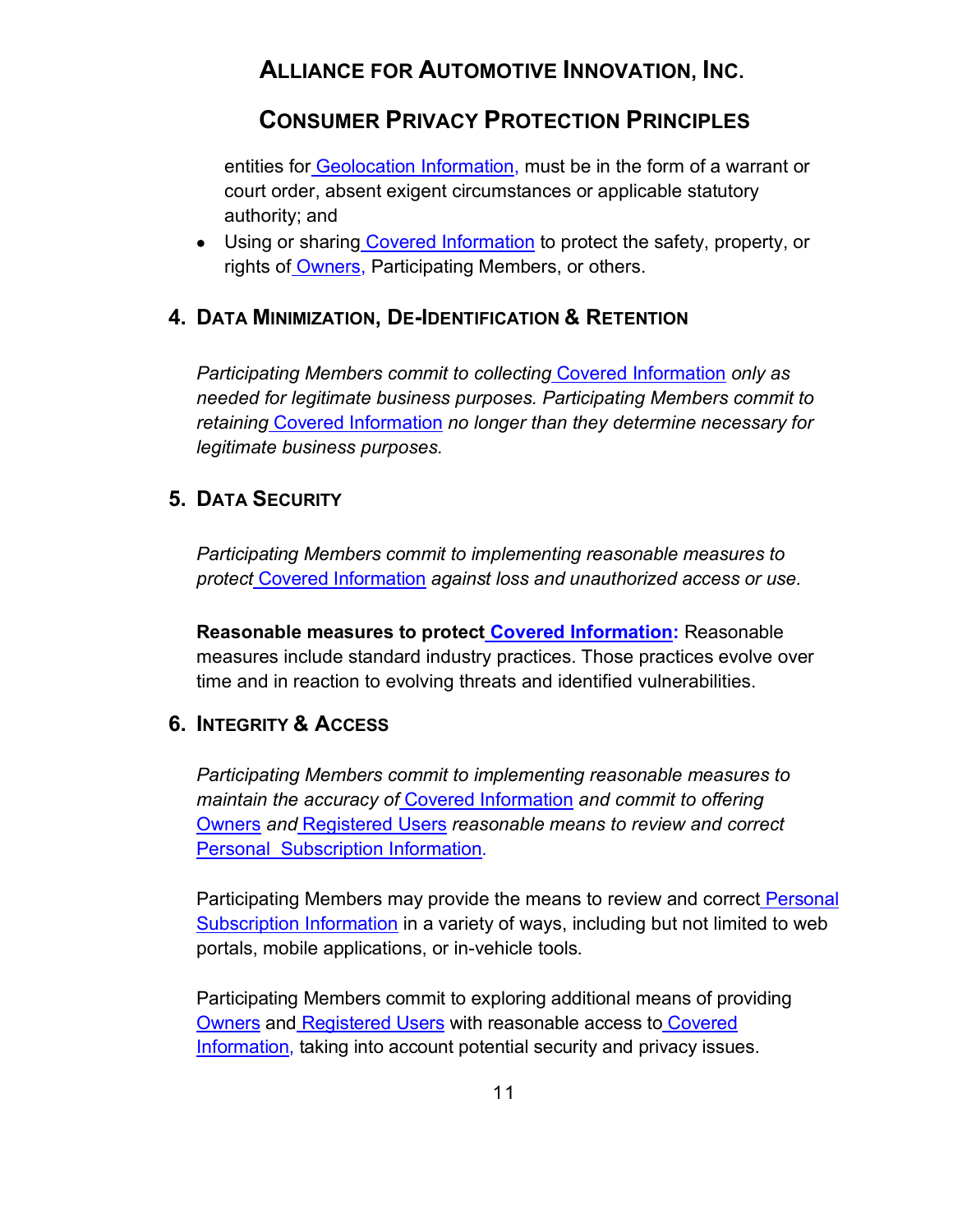# **ALLIANCE FOR AUTOMOTIVE INNOVATION, INC. CONSUMER PRIVACY PROTECTION PRINCIPLES**

#### **7. ACCOUNTABILITY:**

• *Participating Members commit to taking reasonable steps to ensure that they and other entities that receive* Covered Information *adhere to the Principles.*

**Accountability mechanisms that Participating Members may implement:**  Participating Members commit to implementing reasonable policies, procedures, and practices to help ensure adherence to the Principles. Participating Members may implement training programs for employees and other personnel that handle Covered Information. Participating Members may consider creating internal privacy review boards to evaluate and approve new technologies and services involving Covered Information. Participating Members should make available reporting mechanisms for consumers to report concerns to Participating Members. Participating Members also commit to taking reasonable steps to ensure that Third-party Service Providers adhere to the Principles in providing Vehicle Technologies and Services that involve the collection, use, or sharing of Covered Information.

# **V. CONTACT INFORMATION**

ALLIANCE FOR AUTOMOTIVE INNOVATION

1050 K ST NW, SUITE 650 WASHINGTON, DC 20001 [TEL: \(202\) 326-5500](tel:+1202326-5500)